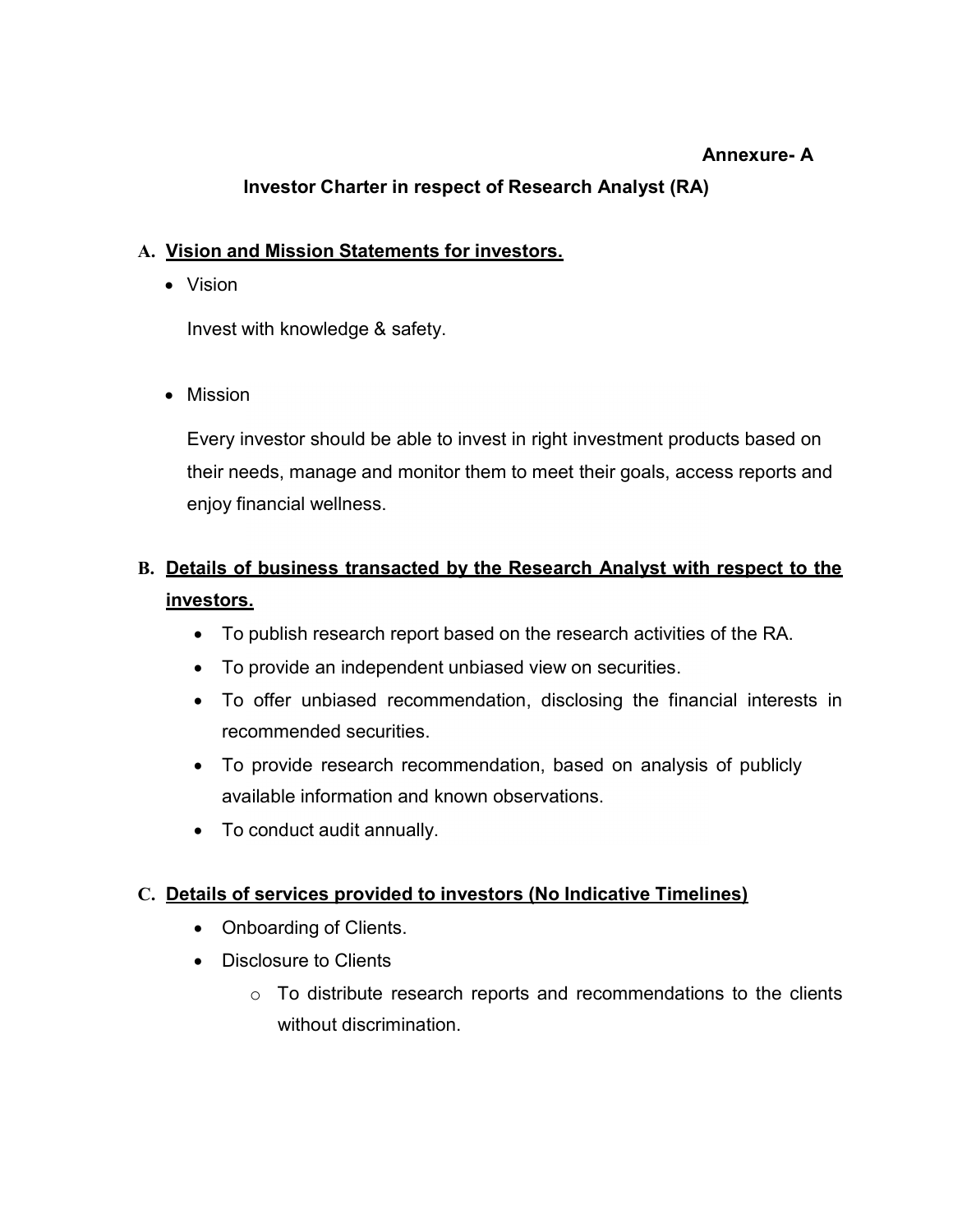To maintain confidentiality w.r.t publication of the research report until made available in the public domain.

#### D. Details of grievance redressal mechanism and how to access it

In case of any grievance / complaint, an investor should approach the concerned research analyst and shall ensure that the grievance is resolved within 30 days.

If the investor's complaint is not redressed satisfactorily, one may lodge a complaint with SEBI on SEBI's SCORES portal which is a centralized web based complaints redressal system. SEBI takes up the complaints registered via SCORES with the concerned intermediary for timely redressal. SCORES facilitates tracking the status of the complaint.

With regard to physical complaints, investors may send their complaints to: Office of Investor Assistance and Education, Securities and Exchange Board of India, SEBI Bhavan. Plot No. C4-A, 'G' Block, Bandra-Kurla Complex, Bandra (E), Mumbai - 400 051.

#### E. Expectations from the investors (Responsibilities of investors).

- Do's
- i. Always deal with SEBI registered Research Analyst.
- ii. Ensure that the Research Analyst has a valid registration certificate.
- iii. Check for SEBI registration number.
- iv. Please refer to the list of all SEBI registered Research Analysts which is available on SEBI website in the following link: (https://www.sebi.gov.in/sebiweb/other/OtherAction.do?doRecognisedFpi=yes &intmId=14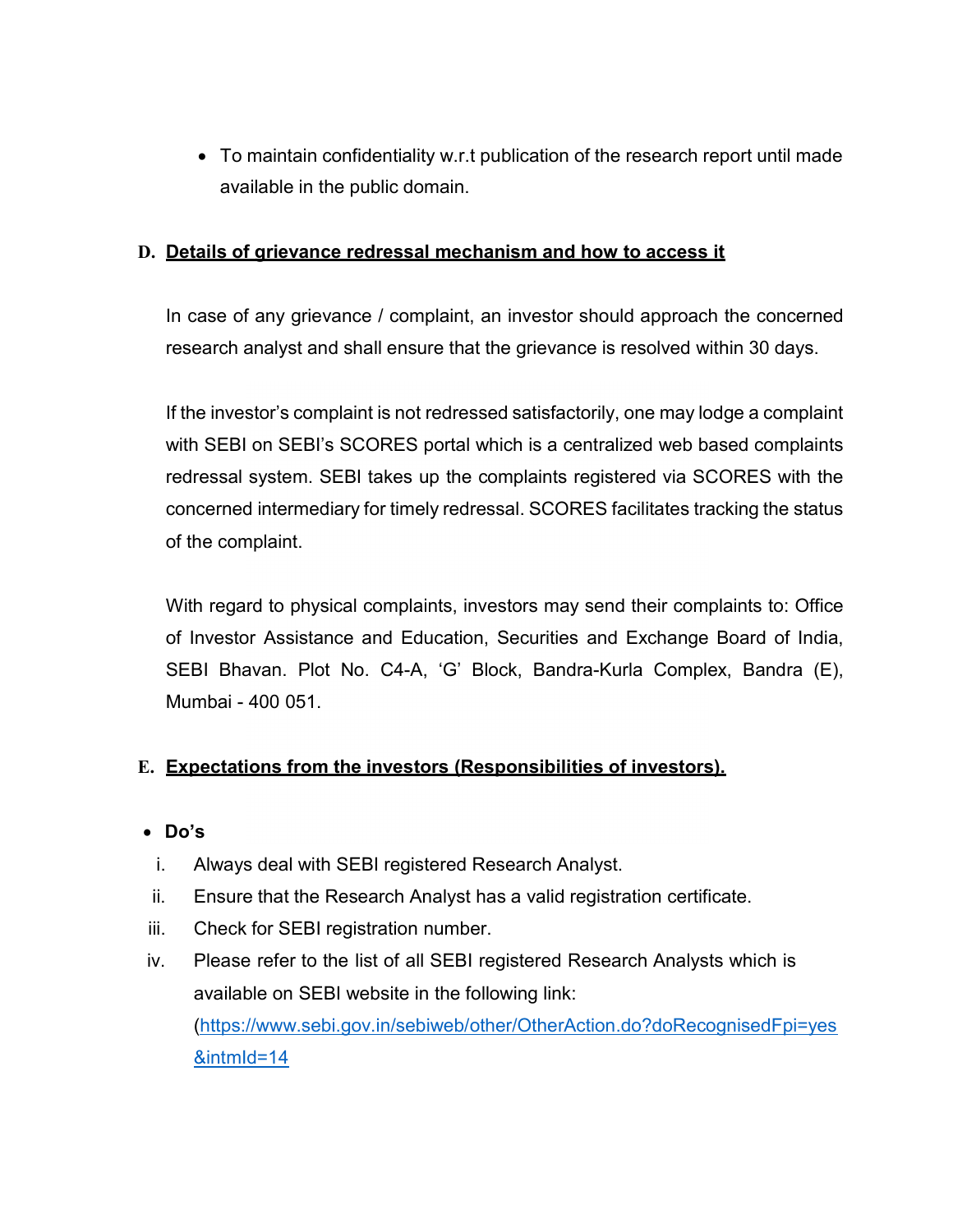) and the contract of  $\mathcal{L}$ 

- v. Always pay attention towards disclosures made in the research reports before investing.
- vi. Pay your Research Analyst through banking channels only and maintain duly signed receipts mentioning the details of your payments.
- vii. Before buying securities or applying in public offer, check for the research recommendation provided by your research Analyst.
- viii. Ask all relevant questions and clear your doubts with your Research Analyst before acting on the recommendation.
- ix. Inform SEBI about Research Analyst offering assured or guaranteed returns.

## Don'ts

- i. Do not provide funds for investment to the Research Analyst.
- ii. Don't fall prey to luring advertisements or market rumours.
- iii. Do not get attracted to limited period discount or other incentive, gifts, etc. offered by Research Analyst.
- iv. Do not share login credentials and password of your trading and demat accounts with the Research Analyst.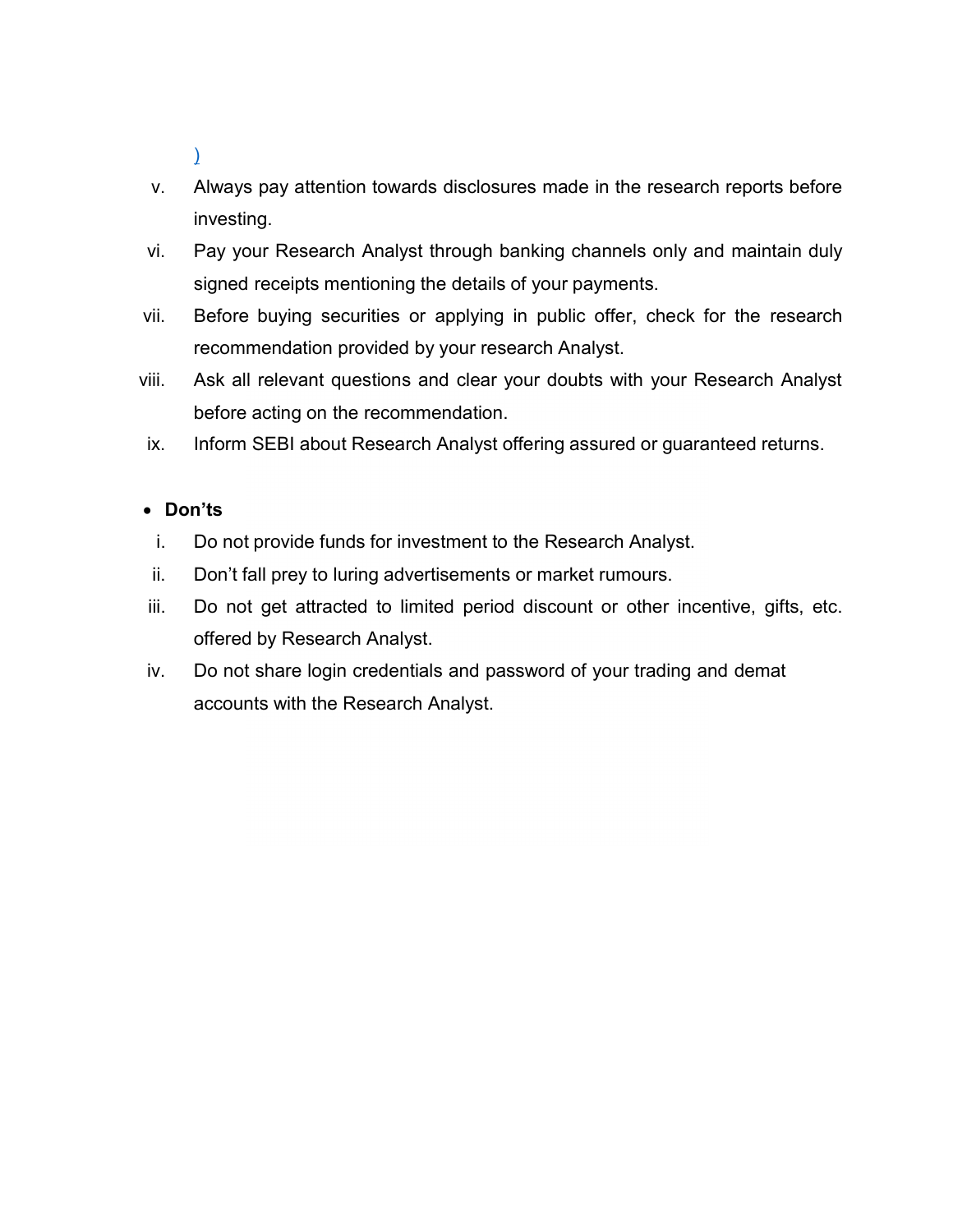#### Annexure- B

# Complaint Data to be displayed by RAs

Formats for investors complaints data to be disclosed monthly by RAs on their website/mobile application:

Data for the month ending  $-\frac{Mav-2022}{}$ 

| Sr.            | <b>Received</b> | <b>Pending</b> | <b>Received</b> | <b>Resol</b>    | <b>Total</b>   | <b>Pending</b> | Average           |
|----------------|-----------------|----------------|-----------------|-----------------|----------------|----------------|-------------------|
| <b>No</b>      | from            | at the end     |                 | ved*            | Pending#       | complaints     | <b>Resolution</b> |
| ٠              |                 | of<br>last     |                 |                 |                | > 3months      | time <sup>^</sup> |
|                |                 | month          |                 |                 |                |                | (in days)         |
| $\mathbf{1}$   | <b>Directly</b> | $\Omega$       | 0               | $\vert 0 \vert$ | 0              | $\mathbf{v}$   | $\vert 0 \vert$   |
|                | from            |                |                 |                 |                |                |                   |
|                | Investors       |                |                 |                 |                |                |                   |
| $\overline{2}$ | <b>SEBI</b>     | 0              | n               | $\vert 0 \vert$ | O)             |                | 0                 |
|                | (SCORE          |                |                 |                 |                |                |                   |
|                | S)              |                |                 |                 |                |                |                   |
| $\mathfrak{S}$ | Other           |                |                 | l0              | $\overline{0}$ | h              | O                 |
|                | Sources         |                |                 |                 |                |                |                   |
|                | (if any)        |                |                 |                 |                |                |                   |
|                | <b>Grand</b>    |                |                 |                 |                |                |                   |
|                | <b>Total</b>    |                |                 |                 |                |                |                   |

^ Average Resolution time is the sum total of time taken to resolve each complaint in days, in the current month divided by total number of complaints resolved in the current month.